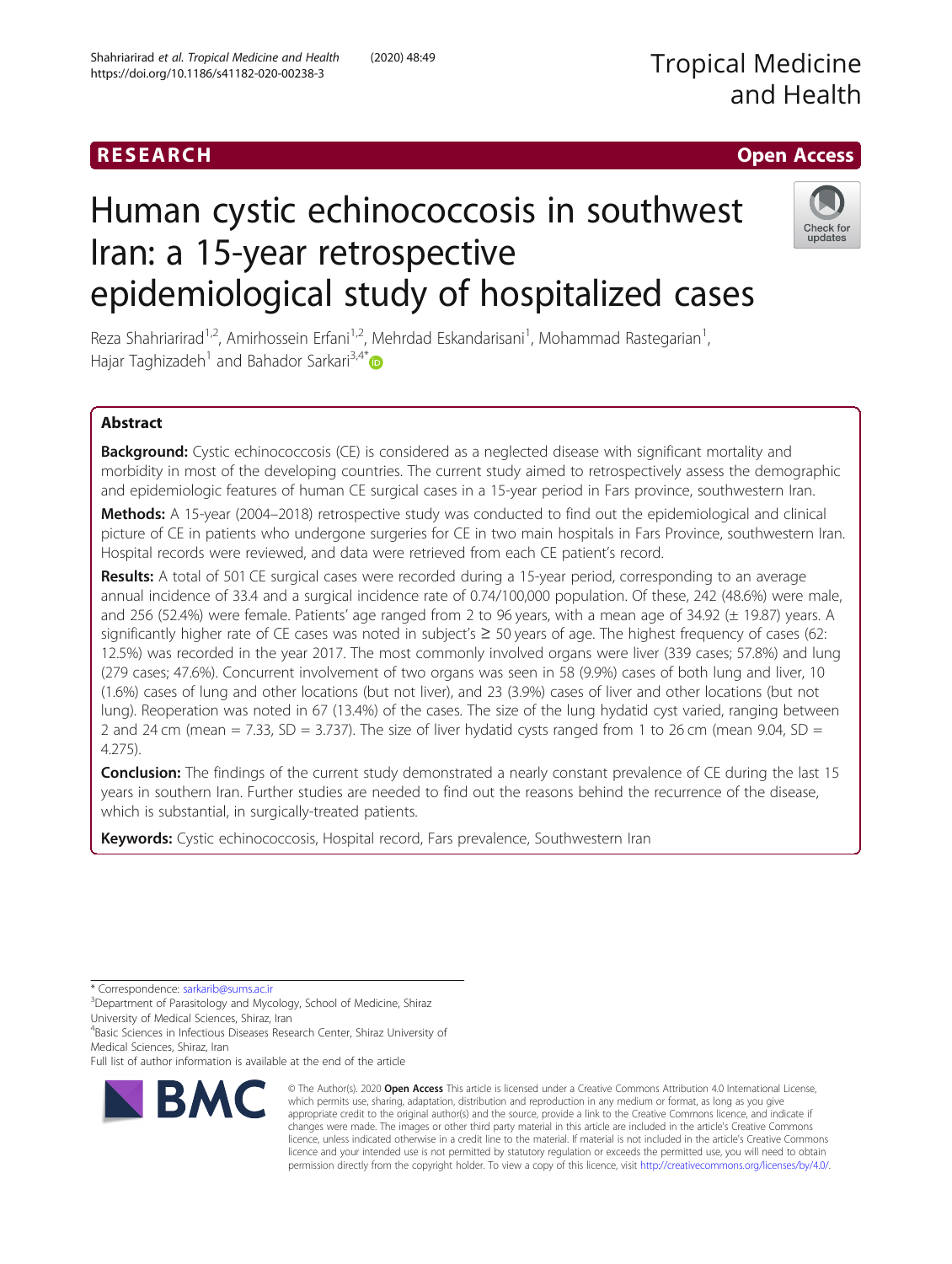# Background

Cystic echinococcosis (CE), due to Echinococcus granulosus, is one of the most significant zoonotic diseases, throughout most parts of the world [\[1](#page-5-0)]. Herbivores such as sheep, goats, and swine are intermediate hosts of E. granulosus, which become infected by eating the worm eggs passed in the carnivores' feces. Carnivores, as definitive hosts, ingest the cyst-containing organs of herbivores and harbor worms in their digestive system [\[2](#page-5-0)]. Humans become infected via ingesting embryonated eggs through hands, water, or food contaminated with parasite eggs that passed through the feces of definitive hosts. The oncospheres spread through blood and lymphatic circulation to the liver, the lungs, and other organs, where the development of the Echinococcus cysts occurs.

Cystic echinococcosis is asymptomatic at the early phases of the infection; however, it becomes symptomatic when the cysts become larger or complicated. Clinical manifestations of CE vary based on the size, location, and condition of the cystic structure [[3\]](#page-5-0).

CE is considered a neglected disease with significant mortality and morbidity in most of the developing countries [1, 4, 5 ]. The disease is a major health and economic challenges in the Middle East countries, including Iran where about 1% of all hospital surgeries are accounted for this disease  $[1, 4, 5]$  $[1, 4, 5]$  $[1, 4, 5]$  $[1, 4, 5]$  $[1, 4, 5]$ . A recent systematic review and meta-analysis reported the overall seroprevalence of CE in Iran to be 4.2% in human hosts, with the highest seroprevalence (5.8%) in the South and the least  $(2.2%)$  in the central areas of the country [\[6](#page-5-0)].

CE is more frequently occurring in rural and nomadic communities where people have continuous contact with dogs, the definitive host of E. granulosus. Studies in both West and East Azerbaijan and Hamedan provinces in Iran demonstrated that rural residents constitute the most common referral cases of CE [[7](#page-5-0)–[9](#page-5-0)].

CE is one of the most important parasitic diseases in Fars province in the southwest of Iran [\[5](#page-5-0), [10](#page-5-0)]. Fars province is the center of agriculture and animal husbandry in Iran and one of the most important and populated tribal nomads (Qashqai) resides in this area. The burden and incidence of CE which are the basis for the development of appropriate control programs are poorly known in Fars province, in southwestern Iran. Hence, the current study was designed and conducted to assess the demographic and epidemiological features of CE during a 15 year period in the south of Iran, based on the hospital records.

# Methods

# Study area

This study was conducted in Fars Province in southwestern Iran. The district is located at an altitude of 1545 m above the sea level at geographical coordinates of 29° 36′ 37″ N latitude and 52° 31′ 52″ E longitudes. The area has a hot summer and moderate winter. Agriculture has always been a major part of the economy in Fars province. The province has a population of 4.6 million.

## Data collection

In this retrospective study, hospital records of CE patients were reviewed, and data were retrieved for a 15 year period, from 2004 to 2018 at the main university– affiliated and referral hospitals (Nemazi and Shahid Faghihi) in Shiraz, capital of Fars Province.

Hydatid cyst diagnosis was based on histopathological confirmation after the surgery. Moreover, those patients in which the CE was initially diagnosed by imaging findings and confirmed at surgery, and those with negative histopathological findings (although rare), but characteristic imaging findings and with a positive serology test (mainly CCIEP: Counter Current Immunoelectrophoresis) were considered and recorded as CE cases.

Only cases with a final diagnosis of any type of CE at hospital discharge which were recorded with a unique disease code (based on the ICD-9 and ICD-10: International Classification of Diseases; 122.9, and 122.8 for ICD9; B67.8, K77.0, B67.9, and J99.8 for ICD10) were included in the data analysis. Suspected cases were not included in the study.

From each patients' hospital record, demographical data (age, sex, place of residence, etc.), history of the previous CE, hydatid cyst features (size, location, multiple organ involvement), treatment measurement (the type of surgery, drug therapy, recurrence), and duration of hospital stay were collected in a data sheet.

The hospital records for a few years of the study were not available in the hospital database. Therefore, the medical records were searched manually by members of the research team which consisted of physicians as well as medical students.

## Statistical analysis

All the statistical analyses were performed by using statistical package for social sciences (SPSS Inc., Chicago, Illinois, USA) version 22.0. A descriptive analysis was performed on the demographics characteristics. Categorical and continuous data were reported as proportions and means  $\pm$  SDs. Chi-square or Fisher's exact test was used to test the differences between the categorical variables.

# Results

A total of 501 CE surgical cases were diagnosed and underwent surgery in two main hospitals in the 15-year period from 2004 to 2018, giving an average annual incidence of 33.4 cases and an annual incidence rate of 0.74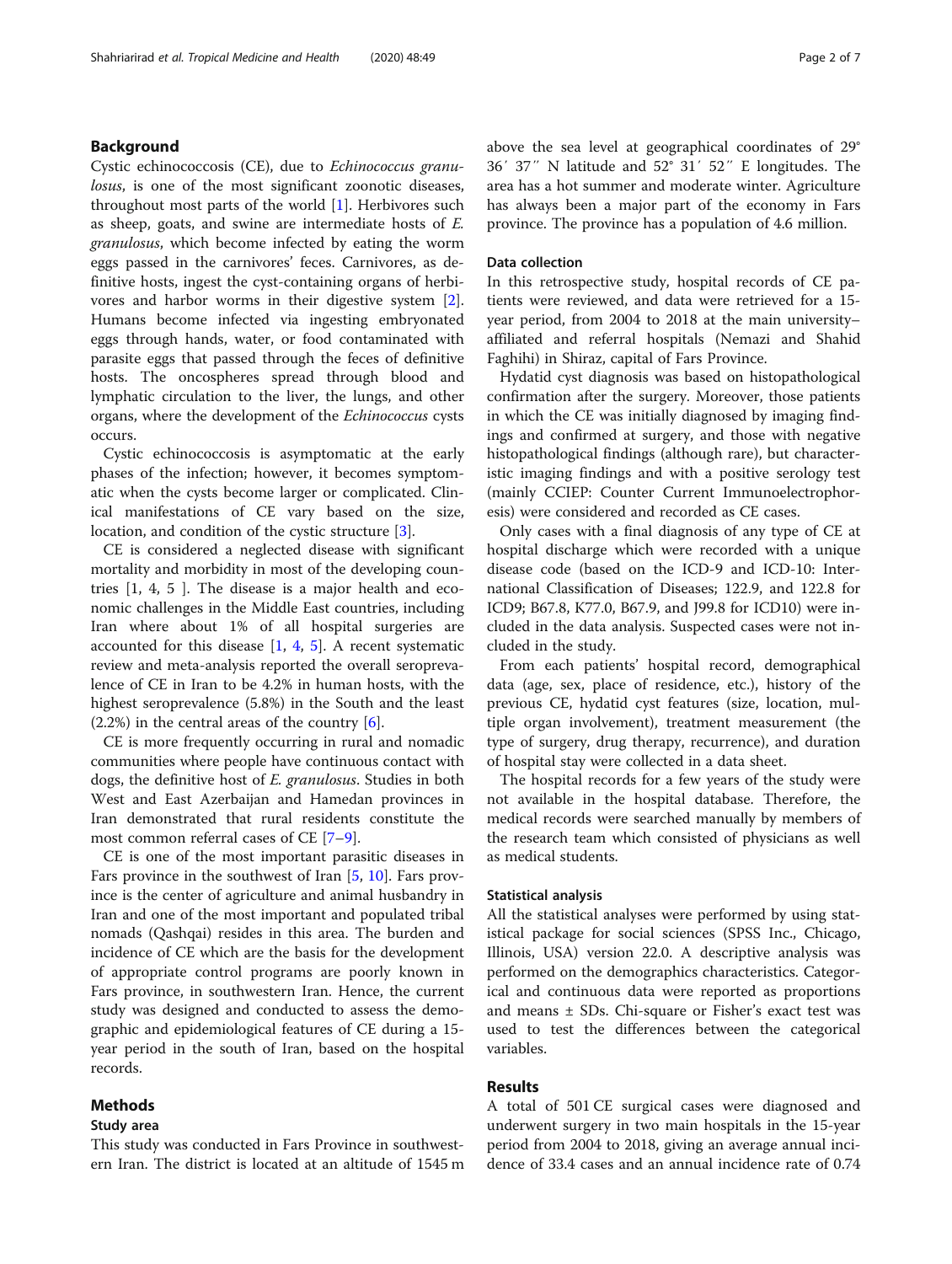<span id="page-2-0"></span>

per 100,000 population. The mean age of the patients was  $34.92$  ( $\pm$  19.87) years. The youngest patient was a 2year-old girl, and the oldest one was a 96-year-old man. Of the total number of patients, 26% were  $\geq$  50 years old. Out of 501 CE cases, 242 (48.6%) were male while 256 (51.4%) were female. Furthermore, based on the gender of the patients, the median age of male cases was 30 years [IQR 14–48], (mean = 32.79, SD = 20.37), while for female, the median was 35 years [IQR 22–53] (mean  $= 36.77$ , SD  $= 19.31$ ). The highest frequency of cases (62, 12.5%) was recorded in the year 2017. Figure 1 shows the frequency of CE cases, per year in the current study.

Considering the residential areas of the patients, the majority of cases (76%) originating from Fars Province,

Table 1 location of hydatid cysts in CE cases in southwestern Iran, based on hospital record, during a 15-year period (2004–2018)

| Location                                  | Frequency (No.) | Percent (%)<br>47.6 |  |
|-------------------------------------------|-----------------|---------------------|--|
| Lung                                      | 279             |                     |  |
| Liver                                     | 339             | 57.8                |  |
| Spleen                                    | 14              | 2.4                 |  |
| Pelvic cavity                             | $\overline{7}$  | 1.2                 |  |
| Heart                                     | $\overline{4}$  | 0.7                 |  |
| Sub diaphragm                             | 5               | 0.9                 |  |
| Abdominal and peritoneal cavity           | 5               | 0.9                 |  |
| Other locations*/**                       | 12              | $\overline{2}$      |  |
| Lung and liver                            | 58              | 9.9                 |  |
| Lung and spleen                           | $\overline{2}$  | 0.3                 |  |
| Lung and pelvic cavity                    |                 | 0.2                 |  |
| Lung and sub diaphragm                    | $\overline{2}$  | 0.3                 |  |
| Lung and heart                            | $\overline{2}$  | 0.3                 |  |
| Lung and other locations*                 | 3               | 0.5                 |  |
| Liver and spleen                          | 6               | 1                   |  |
| Liver and pelvic cavity                   | 6               | 1                   |  |
| Liver and sub diaphragm                   | 3               | 0.5                 |  |
| Liver and abdominal and peritoneal cavity | 3               | 0.5                 |  |
| Liver and other locations"                | 5               | 0.9                 |  |
| Spleen and pelvic cavity                  |                 | 0.2                 |  |

\*Common bile duct, mediastina, pancreas, \*\*Kidney, mediastinum, mesothelium of the terminal ileum, pancreas, psoas muscle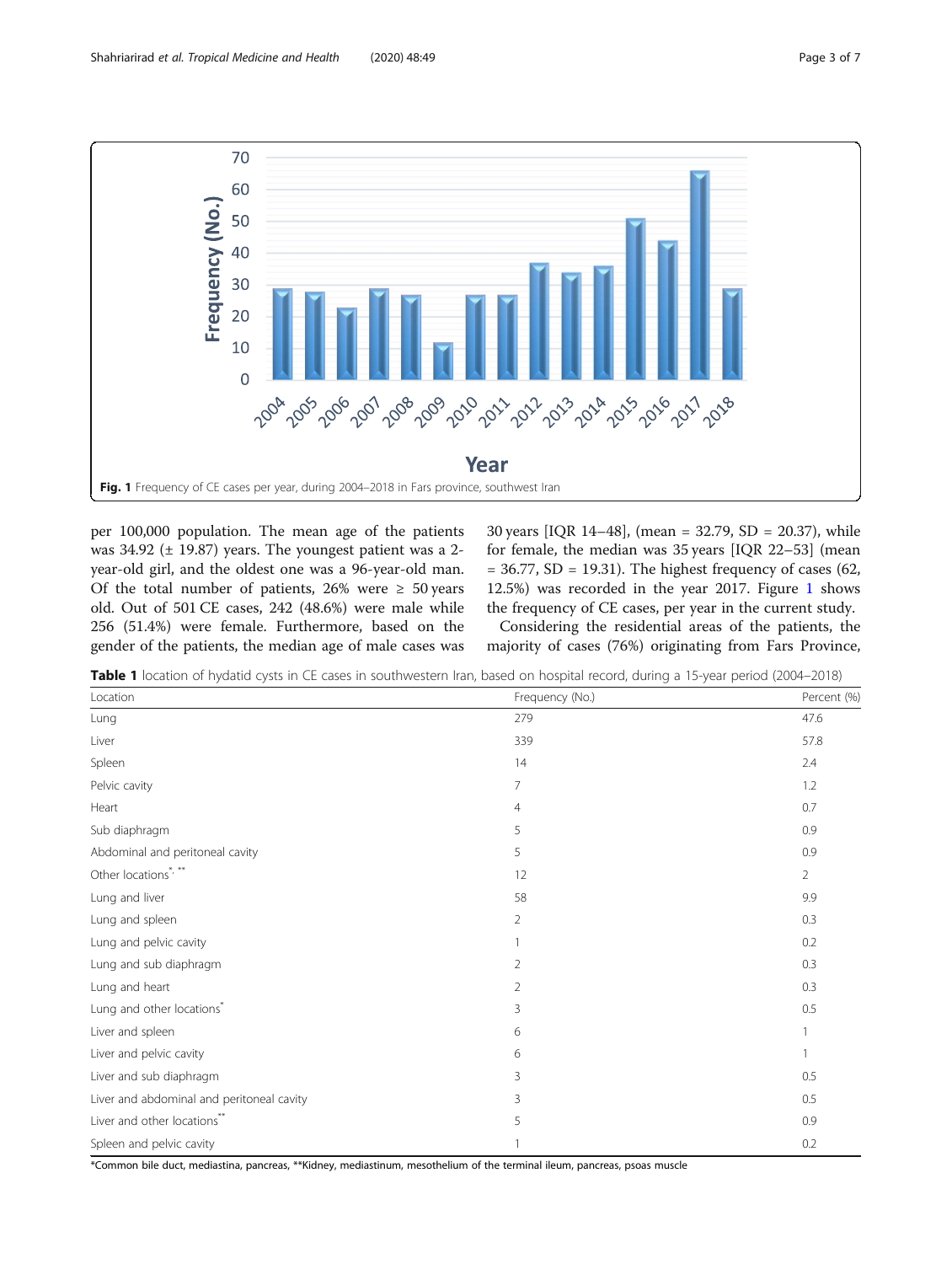whereas cases from neighboring Provinces mainly Kohgiluyeh and Boyer-Ahmad (7%) and Bushehr (4.4%), were also among the patients.

The median duration of hospital stay for patients was 7.5 days [IQR 5–13]. The most commonly involved organs were liver (339 cases; 57.8%), and lung (279 cases; 47.6%). Also, 46 (7.8%) cases had hydatid cyst in other locations including spleen, heart, and diaphragm. Among the lung hydatid cyst cases, 126 (64.9%) were located in the right lung while 103 (59.5%) were located in the left lung. Also, regarding the liver hydatid cysts, 193 (47.1%) of cases had cyst in the right lobe while 76 (18.9%) had cyst in the left lobe. Concurrent involvement of two organs was seen in 58 (9.9%) cases of both lung and liver, 10 (1.7%) cases of lung and other locations (excluding liver), and 22 (3.8%) cases of liver and other locations (excluding lung). Table [1](#page-2-0) shows the location of hydatid cyst in CE cases in southwest Iran.

Multiple organ involvements of lung, liver, and spleen were seen in 2 (0.3%) cases, lung, liver and pelvic cavity in 1 (0.2%) case, lung liver, and sub-diaphragm in 1 (0.2%) case, and lung, liver, and pancreas in 1 (0.2%) case.

Secondary hydatid cyst or relapse was seen in 67 (13.37%) of the patients, in which the secondary cysts in 28 (41.8%) were lung cysts, 42 (62.7%) were liver cyst, 1 (1.5%) was pelvic cyst, 1 (1.5%) was spleen cyst, 1 (1.5%) was abdominal and peritoneal cavity, and 1 (1.5%) was in the mesothelium of the terminal ileum. It is worth mentioning that 11 of the cases underwent surgery due to tertiary hydatid cyst or relapse for the third time and also 3 of the cases underwent a fourth surgery due to hydatid cyst. Table 2 shows the demographic features of the CE patients along with the cyst features.

From the 279 cases of lung hydatid cyst, the majority (174: 74%) had a single cyst while 46 (19.6%) cases had two, and 15 (6.4%) cases had three or more cysts. It is worth knowing that from the 279 cases of lung hydatid cyst, 157 (56.3%) cases were male while 120 (43.3%) were female. There was a significant correlation between lung hydatid cysts and the patients' gender ( $P < 0.001$ ). The size of the lung hydatid cyst varied, ranging between 2 and  $24 \text{ cm}$  (mean = 7.33, SD = 3.737) with the highest frequency (175, 96.2%) of the largest diameter of the cyst being in group 11 to 15 cm. The lung cyst area ranging from 2 to 490 cm<sup>2</sup> (mean 42.27, SD = 50.061) with the majority in under  $26 \text{ cm}^2$  group (83:48.3%).

In our study, among the 339 cases of liver hydatid cyst, 194 (68.1%) had single cysts, 56 (19.6%) had two cysts, and 35 (12.3%) had three or more cysts. The size of liver hydatid cysts ranged from 1 to 26 cm (mean 9.04, SD = 4.275) with the highest frequency of the largest diameter of the cyst being in group 6 to 10 cm. The area square centimeters of the liver cyst ranged from 1 to  $392 \text{ cm}^2$ (mean =  $58.43$ , SD =  $52.556$ ) with the majority (82: 31.9%) in under  $26 \text{ cm}^2$  group.

| <b>Table 2</b> Demographic features of the CE patients along with |  |  |  |
|-------------------------------------------------------------------|--|--|--|
| the cyst characteristics                                          |  |  |  |

| Characteristics              | Frequency (No.) | Percent (%) |
|------------------------------|-----------------|-------------|
| Gender                       |                 |             |
| Male                         | 245             | 49.1        |
| Female                       | 254             | 50.9        |
| Province                     |                 |             |
| Fars                         | 380             | 75.7        |
| Kohgiluyeh and Boyer-Ahmad   | 37              | 7.4         |
| Bushehr                      | 23              | 4.6         |
| Khuzestan                    | 14              | 2.8         |
| Foreign countries            | 6               | 1.2         |
| Sistan and Balochistan       | 4               | 0.8         |
| Kerman                       | 3               | 0.6         |
| Kermanshah                   | 2               | 0.4         |
| Khorasan Razavi              | 2               | 0.4         |
| Other Provinces <sup>1</sup> | 7               | 1.4         |
| Age groups (years)           |                 |             |
| < 10                         | 51              | 10.2        |
| $10 - 19$                    | 70              | 14.1        |
| $20 - 29$                    | 98              | 19.7        |
| $30 - 39$                    | 94              | 18.9        |
| $40 - 49$                    | 55              | 11          |
| > 50                         | 130             | 26.1        |
| Number of cysts              |                 |             |
| Single                       | 343             | 69.6        |
| Two cysts                    | 98              | 19.9        |
| Three cysts                  | 23              | 4.7         |
| Four cysts                   | 8               | 1.6         |
| Five or more cysts           | 21              | 4.3         |
| Size of cysts (cm)           |                 |             |
| $=$ < 5 cm                   | 69              | 14.1        |
| $6 - 10$                     | 164             | 33.6        |
| $11 - 15$                    | 232             | 47.5        |
| > 16                         | 23              | 4.7         |
| Area of the cyst $(cm2)$     |                 |             |
| $=$ < 25                     | 179             | 38.7        |
| $26 - 50$                    | 112             | 24.2        |
| $51 - 75$                    | 48              | 10.4        |
| 76-100                       | 62              | 13.4        |
| > 100                        | 61              | 13.2        |

1 Other Provinces: Zanjan, Qom, Lorestan, Isfahan, Ilam, Hormozgan, East Azerbaijan

In other locations, apart from the lung and liver, the numbers of cysts varied were 21 (3.6%) cases had only a single cyst,  $7(1.2\%)$  cases had two cysts, and  $8(1.4\%)$ cases had three or more. The size of the cysts varied,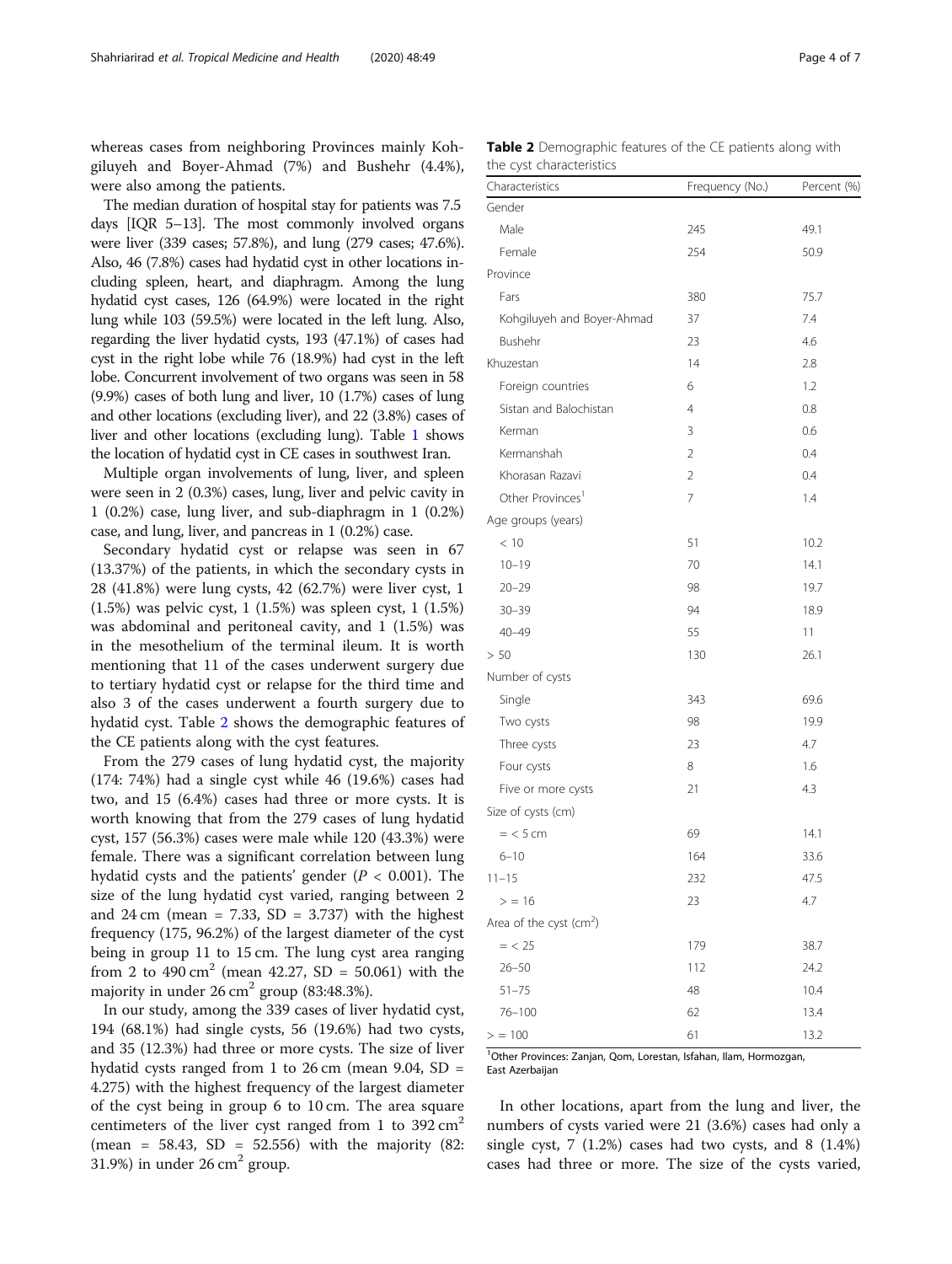ranging between 2 and 18 cm (mean =  $8.73$ , SD =  $4.527$ ) with the highest frequency (19: 55.9%) being in the 6 to 10 cm group. The area square centimeters of the cysts in other locations ranged between 3 and  $314 \text{cm}^2$  (mean = 59.14, SD = 64.287). Based on the surgical intervention for the patients, 142 (28.3%) underwent radical surgery while 360 (71.9%) underwent conservative surgery. Regarding the medications administered for the patients, 284 (56.6%) patients received anti-helminthic drugs, including albendazole in 282 (56.2%) and mebendazole in 5 (1%) cases.

# **Discussion**

CE is a zoonotic parasitic infection that occurs all over the world and causes substantial public health problems and economic losses. The Middle East is considered as the hot spot of CE in the world [[1](#page-5-0), [10](#page-5-0)]. CE is endemic and highly prevalent in Iran where human cases have been reported from nearly every province in the country [[5,](#page-5-0) [10](#page-5-0)–[12](#page-5-0)]. The incidence rate of CE in Iran has been reported to be 1.3–3/100,000 population. Our study demonstrated a surgical incidence of 0.74/100,000 inhabitants for CE in southern Iran. It should be noted that the 1.3–3/100,000 incidence of CE has been considered for all CE cases in Iran while our study only included cases that underwent surgery. This means that the total numbers of admitted cases (both surgical and non-surgical cases) in our center could be higher.

A higher rate of CE incidence (4.5 cases/100,000/year) has been reported in neighboring Iraq [\[13](#page-5-0)]. An incidence of 0.87 to 6.6 per 100,000 inhabitants has been reported for CE in Turkey [\[14](#page-5-0)]. A retrospective analysis of CE in Aydın Adnan Menderes University training and research hospital in Turkey, from 2005 to 2017, reported 247 pathologically confirmed cases [[15](#page-5-0)]. In Pakistan, data regarding human CE is limited  $[16]$  $[16]$  $[16]$ . A retrospective study of hospital records from five major metropolitan cities of Pakistan reported 188 surgically confirmed cases of CE corresponding to an annual frequency of 18.8 cases/year [[17\]](#page-5-0). Another retrospective study in Northeastern Punjab Province reported a total of 198 cases of CE during a 6-year period (2012–2017) [[18\]](#page-6-0).

Although cases of CE are being reported from all the 31 provinces of Iran, the disease is more prevalent in sheep-breeding areas, including Fars province in the south of the country. The present study describes a detailed status of the geographical distribution as well as the epidemiological features of CE in southern Iran through retrospective reviewing of the patients' hospital records during a 15-year period. The annual surgical cases of CE were found to be 33.5 cases. It should be noted that some of the CE patients may seek treatment in local hospitals, where sufficient equipment are available for CE operation. It is also worth mentioning that there is a tendency by most surgeons to manage the CE by using a kind of "watch and wait" policy or chemotherapy instead of surgery and only the complicated cases undergoing operations. This again results in a decreased number of patients who undergo surgeries and decrease the number of CE hospital records. With these in mind, the actual annual prevalence rate of CE would be higher in the study area.

CE is reported to have a higher prevalence rate in women than in men in Iran which can be due to the household activities of women that are traditionally a part of their daily routine life [[7,](#page-5-0) [19\]](#page-6-0). This finding is in line with our previous study and also a retrospective hospital-based study by Abdulhameed in Basrah, Iraq, a neighboring country to Iran, where females were reported to be the main victims of CE [\[13](#page-5-0), [20](#page-6-0)]. Previous studies suggested that women have the highest chance of contact with sources of infection such as dogs, soil, and vegetable [[5,](#page-5-0) [21](#page-6-0), [22\]](#page-6-0). Housewives, particularly in rural areas, where the disease is more prevalent, have the highest chance of contact with the sources of infection. However, in studies of Cohen et al. [[23\]](#page-6-0) and Qaqish et al. [\[24](#page-6-0)], such associations were not observed.

In this regard, a meta-analysis by Khalkhali et al. on the prevalence of hydatid cysts in Iran found that although the rate of infection with hydatid cysts was higher in females than males, the difference was not statistically significant  $[6]$  $[6]$ . Thus, in some areas, a greater frequency of CE in males may be seen [\[25](#page-6-0)–[27](#page-6-0)].

In our study, the majority of CE cases were  $\geq 50$  years old. This is mainly because CE is a slow-growing cyst in humans and usually presents the signs and symptoms at a higher age of life, whereas the infection may occur in younger people or even teenagers. The fact that all age groups, including children and young adults, were well represented in the confirmed CE cases and suggest that both adults and children are susceptible to infection, as previously documented [\[5,](#page-5-0) [28](#page-6-0)]. In accordance with the available evidence, CE in Iran has no privilege for age. In a study by Moldovan et al., a total of 190 CE cases in two counties of Romania were reviewed and revealed the highest rate of infection in 60–69 years old patients [\[29](#page-6-0)].

CE is not uncommon in young children as 51 (10.16%) of cases in our study were children under 10 years old. In line with our findings, a retrospective study regarding CE cases in children in one of the hospitals in the south of Iran reported 57 children with CE during a 12-year period, 2003–2014 [\[28](#page-6-0)].

Findings of the present study further documented that hydatid cyst occurs predominantly in the liver and lung and occasionally in the heart, spleen, abdomen, and pelvis. Moreover, the lungs are predominantly infected with hydatid cyst other than any organ possibly due to the presence of greater capillary beds in the lungs in comparison with other organs [\[30](#page-6-0)–[32](#page-6-0)].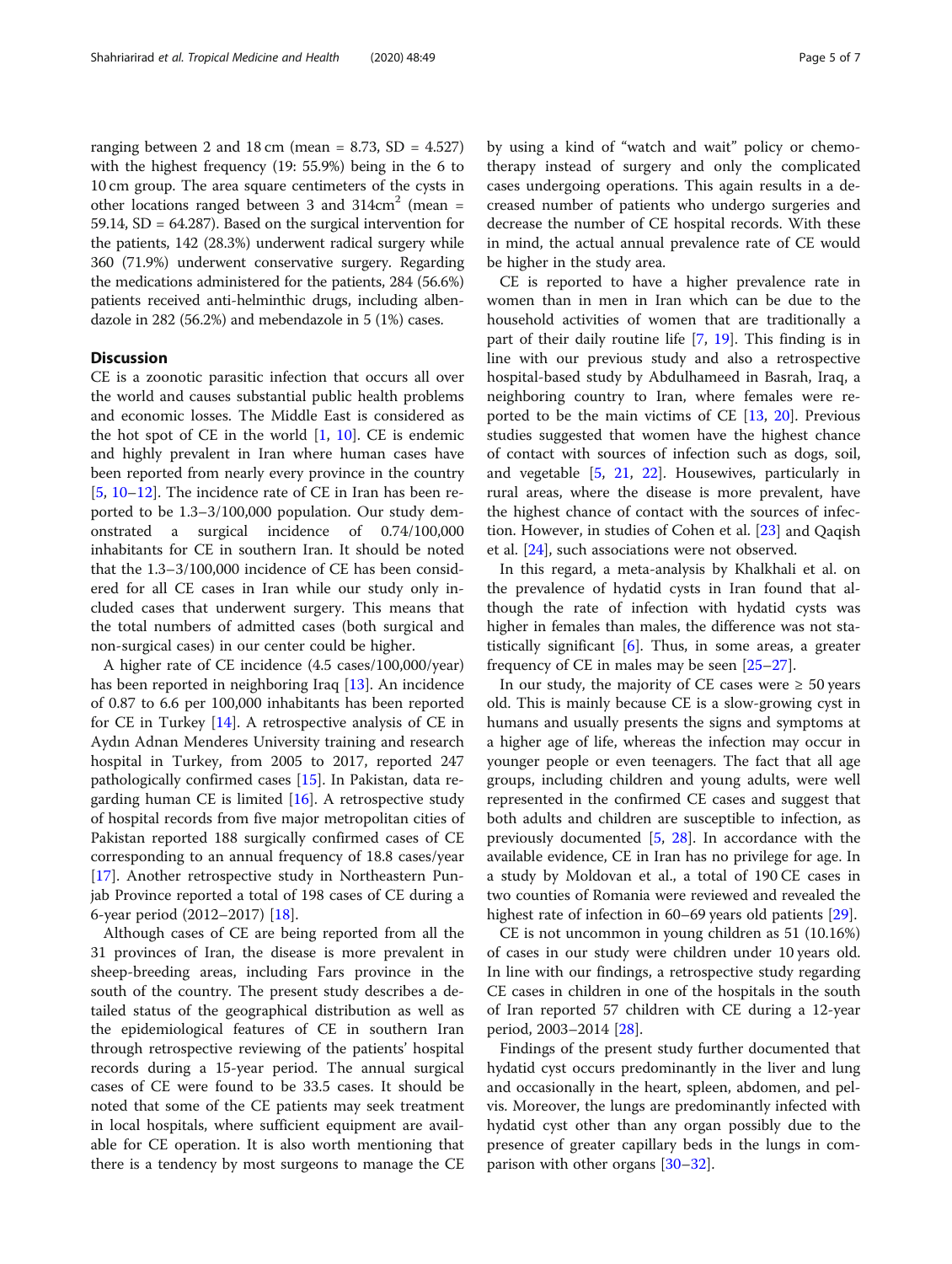<span id="page-5-0"></span>In the present study, data about the WHO ultrasound classification of the hydatid cysts were not available in the patients' hospital records. Such data are very important for management as well as follow-up of patients. With the establishment of a regular registration system, such information would be included by radiologists to the patients' hospital records.

The retrospective hospital surveys have been generally criticized for not providing precise estimates of the disease incidence as not all hospitals in a particular region or district are included in the study. Besides, retrospective hospital survey data on human CE cannot give an accurate picture of the prevalence of the infection. A certain number of cases are not observed in hospital records since the infection is asymptomatic or does not need surgical intervention. Besides, some data are not available in the hospital records. Yet, the hospital records can indicate the public health importance of the disease and, when done constantly over many years, can detect regional variations in the incidence of the infection [[33\]](#page-6-0). More importantly, establishing a registered database for documenting cases of CE in endemic areas such as Iran is essential to reach a better understanding of the prevalence and extent of the disease. Such a system has recently been launched in a few provinces in Iran. Moreover, Iran and Turkey have recently joined the European Register of CE.

# Conclusion

Taken together, findings of the current study revealed that human CE is a common infectious disease in the southwest of Iran with a relatively constant rate during the last 15-year period of evaluation. A health education program to increase awareness of how CE is transmitted, along with regular surveillance of the disease, would help to reduce the infection rate in this area of Iran. Moreover, the burden of disease in the investigated area would justify starting a well-organized control program as CE is a preventable disease.

## Acknowledgements

The technical assistant of staff in Nemazi and Faghihi hospitals is acknowledged.

#### Authors' contributions

BS and RS designed the study. RS, AE, ME, MR, and HT collected the data. BS, RS, MR, and AE carried out the statistical analysis and helped with manuscript writing. RS and AE drafted the manuscript. BS revised and proofread the manuscript. All authors read and approved the final version of the manuscript.

#### Funding

The study was financially supported by the office of vice-chancellor for research of Shiraz University of Medical Sciences (Grant No. 94-01-01-9212).

## Availability of data and materials

SPSS data of the participant can be requested from the authors. Please write to the corresponding author if you are interested in such data.

## Ethics approval and consent to participate

The study was approved by the Ethics Committee of the Shiraz University of Medical Sciences. The patients' records were anonymized and de-identified prior to analysis. The confidentiality of the details of the subjects was assured.

#### Consent for publication

Not applicable.

## Competing interests

The authors declare that they have no competing interests.

#### Author details

<sup>1</sup>Student Research Committee, Shiraz University of Medical Sciences, Shiraz Iran. <sup>2</sup>Thoracic and Vascular Surgery Research Center, Shiraz University of Medical Sciences, Shiraz, Iran. <sup>3</sup> Department of Parasitology and Mycology, School of Medicine, Shiraz University of Medical Sciences, Shiraz, Iran. <sup>4</sup>Basic Sciences in Infectious Diseases Research Center, Shiraz University of Medical Sciences, Shiraz, Iran.

## Received: 17 April 2020 Accepted: 11 June 2020 Published online: 19 June 2020

## References

- 1. Deplazes P, Rinaldi L, Alvarez Rojas CA, Torgerson PR, Harandi MF, Romig T, Antolova D, Schurer JM, Lahmar S, Cringoli G, et al. Global distribution of alveolar and cystic echinococcosis. Adv Parasitol. 2017;95:315–493.
- 2. Romig T, Deplazes P, Jenkins D, Giraudoux P, Massolo A, Craig PS, Wassermann M, Takahashi K, de la Rue M. Ecology and life cycle patterns of Echinococcus species. Adv Parasitol. 2017;95:213–314.
- 3. Kern P, Menezes da Silva A, Akhan O, Müllhaupt B, Vizcaychipi KA, Budke C, Vuitton DA. The echinococcoses: Diagnosis, clinical management and burden of disease. Adv Parasitol. 2017;96:259–369.
- 4. Fasihi Harandi M, Budke CM, Rostami S. The monetary burden of cystic echinococcosis in Iran. PLoS Negl Trop Dis. 2012;6(11):e1915.
- 5. Sarkari B, Arefkhah N, Ghorbani F, Meskini F, Yektaeian N, Shahriarirad S, Mostafavi-Pour Z. Seroprevalence of cystic echinococcosis and related risk factors for infection among children in a rural community in Fars Province, Southern Iran. Clin Epidemiol Global Health. 2020;8(1):13–6.
- 6. Khalkhali HR, Foroutan M, Khademvatan S, Majidiani H, Aryamand S, Khezri P, Aminpour A. Prevalence of cystic echinococcosis in Iran: a systematic review and meta-analysis. J Helminthol. 2018;92(3):260–8.
- 7. Ghabouli Mehrabani N, Kousha A, Khalili M, Mahami Oskouei M, Mohammadzadeh M, Alizadeh S, Maleksabet A, Hamidi F. Hydatid cyst surgeries in patients referred to hospitals in East Azerbaijan Province during 2009-2011. Iran J Parasitol. 2014;9(2):233–8.
- 8. Ahmadi N, Hamidi M. A retrospective analysis of human cystic echinococcosis in Hamedan province, an endemic region of Iran. Ann Trop Med Parasitol. 2008;102(7):603–9.
- 9. Hajipirloo HM, Bozorgomid A, Alinia T, Tappeh KH, Mahmodlou R. Human cystic echinococcosis in west azerbaijan, northwest iran: a retrospective hospital based survey from 2000 to 2009. Iran J Parasitol. 2013;8(2):323.
- 10. Sadjjadi SM. Present situation of echinococcosis in the Middle East and Arabic North Africa. Parasitol Int. 2006;55(Suppl):S197–202.
- 11. Rokni MB. Echinococcosis /hydatidosis in Iran. Iran J Parasitol. 2009;4:1–16.
- 12. McManus DP. Echinococcosis with particular reference to Southeast Asia. Adv Parasitol. 2010;72:267–303.
- 13. Abdulhameed MF, Habib I, Al-Azizz SA, Robertson I. A retrospective study of human cystic echinococcosis in Basrah province, Iraq. Acta Trop. 2018;178: 130–3.
- 14. Altintas N. Past to present: echinococcosis in Turkey. Acta Trop. 2003;85(2): 105–12.
- 15. Ertabaklar H, Yıldız İ, Malatyalı E, Tileklioğlu E, Çalışkan SÖ, Ertuğ S. Retrospective analysis of cystic echinococcosis results in Aydın Adnan Menderes university training and research hospital parasitology laboratory between 2005 and 2017. Turkiye Parazitol Derg. 2019 Sep 10;43(3):118–22.
- 16. Ahmed H, Ali S, Afzal MS, Khan AA, Raza H, Shah ZH, Simsek S. Why more research needs to be done on echinococcosis in Pakistan. Infect Dis Poverty. 2017;6(1):90.
- 17. Muqaddas H, Arshad M, Ahmed H, Mehmood N, Khan A, Simsek S. Retrospective study of cystic echinococcosis (ce) based on hospital record